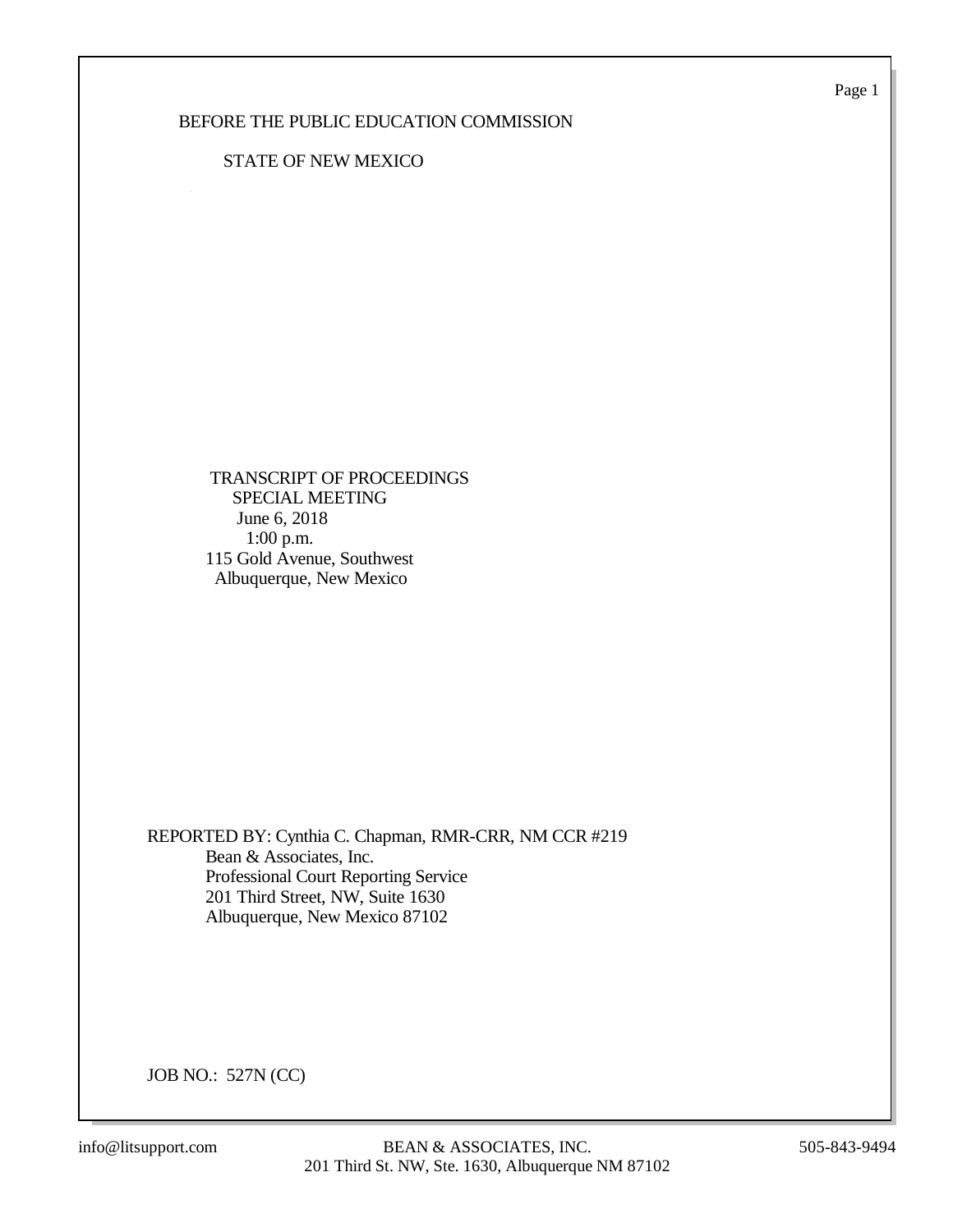## 2 (Pages 2 to 5)

| Page 2                                                                                                                                                                                                                                                                                                                                                                                                                                                                                                                       | Page 4                                                                                                                                                                                                                                                                                                                                                                                                                                                                                                                                                                                                                                                                                                                                                                                                                                                                                                                                                                                                                                                                                                                                                                                               |
|------------------------------------------------------------------------------------------------------------------------------------------------------------------------------------------------------------------------------------------------------------------------------------------------------------------------------------------------------------------------------------------------------------------------------------------------------------------------------------------------------------------------------|------------------------------------------------------------------------------------------------------------------------------------------------------------------------------------------------------------------------------------------------------------------------------------------------------------------------------------------------------------------------------------------------------------------------------------------------------------------------------------------------------------------------------------------------------------------------------------------------------------------------------------------------------------------------------------------------------------------------------------------------------------------------------------------------------------------------------------------------------------------------------------------------------------------------------------------------------------------------------------------------------------------------------------------------------------------------------------------------------------------------------------------------------------------------------------------------------|
| $\mathbf{1}$<br><b>APPEARANCES</b><br>$\boldsymbol{2}$<br>COMMISSIONERS:<br>3<br>MS. PATRICIA GIPSON, Chair<br>MR. GILBERT PERALTA, Vice Chair<br>$\overline{4}$<br>MS. KARYL ANN ARMBRUSTER, Secretary<br>MR. TIM CRONE, Member<br>5<br>MS. DANIELLE JOHNSTON, Member<br>MS. TRISH RUIZ, Member, Telephonically<br>6<br>MS. CARMIE TOULOUSE, Member<br>7<br>STAFF:<br>8<br>MS. KATIE POULOS, Director, Charter School Division,<br>Telephonically<br>9                                                                      | 1<br>THE CHAIR: I'm going to call to order<br>$\overline{c}$<br>this Special Meeting of the New Mexico Public<br>3<br>Education -- of the Public Education Commission. It<br>4<br>is Wednesday, June 6. It is 1:00 p.m., and,<br>5<br>Commissioner Armbruster, if we could have roll call,<br>6<br>please.<br>7<br><b>COMMISSIONER ARMBRUSTER: Commissioner</b><br>8<br>Robbins?<br>9<br><b>COMMISSIONER ROBBINS: Present.</b><br>10<br><b>COMMISSIONER ARMBRUSTER: Commissioner</b><br>11                                                                                                                                                                                                                                                                                                                                                                                                                                                                                                                                                                                                                                                                                                           |
| MS. AMI S. JAEGER, Counsel to the PEC<br>10<br>MS. BEVERLY FRIEDMAN, PED Custodian of Record<br>11<br>and Liaison to the PEC<br>12<br>13<br>14<br>15<br>16<br>17<br>18<br>19<br>20<br>21<br>22<br>23<br>24<br>25                                                                                                                                                                                                                                                                                                             | Toulouse?<br>12<br><b>COMMISSIONER TOULOUSE: Present.</b><br>13<br><b>COMMISSIONER ARMBRUSTER: Commissioner</b><br>14<br>Armbruster is here.<br>15<br>Commissioner Conyers is not here.<br>16<br><b>Commissioner Peralta?</b><br>17<br><b>COMMISSIONER PERALTA: Here.</b><br>18<br>COMMISSIONER ARMBRUSTER: Commissioner<br>19<br>Gipson?<br>20<br>THE CHAIR: Here.<br>21<br><b>COMMISSIONER ARMBRUSTER: Commissioner</b><br>$22\,$<br>Johnston?<br>23<br><b>COMMISSIONER JOHNSTON: Present.</b><br>24<br><b>COMMISSIONER ARMBRUSTER: Commissioner</b><br>25<br>Crone is not here.                                                                                                                                                                                                                                                                                                                                                                                                                                                                                                                                                                                                                   |
| Page 3                                                                                                                                                                                                                                                                                                                                                                                                                                                                                                                       | Page 5                                                                                                                                                                                                                                                                                                                                                                                                                                                                                                                                                                                                                                                                                                                                                                                                                                                                                                                                                                                                                                                                                                                                                                                               |
| 1<br>INDEX TO PROCEEDINGS<br>2<br>PAGE<br>3<br>4<br>1 Call to Order, Roll Call,<br>Pledge of Allegiance and<br>4<br>Salute to the New Mexico Flag<br>5<br>2 Approval of Agenda<br>5<br>6<br>$\mathfrak{Z}$<br>Discussion and Vote on<br>6<br><b>Charter School Contracts</b><br>7<br>4 Closed Meeting<br>14<br>8<br>17<br>Adjourn<br>5<br>9<br>18<br>REPORTER'S CERTIFICATE<br>10<br><b>ATTACHMENTS:</b><br>11<br>1 Public Sign-In Sheet<br>12<br>13<br>14<br>15<br>16<br>17<br>18<br>19<br>20<br>21<br>22<br>23<br>24<br>25 | $\mathbf{1}$<br>Commissioner Ruiz is not here.<br>2<br>Commissioner Caballero is not here.<br>3<br>So we have six, which is a quorum.<br>4<br>THE CHAIR: Which is a quorum. And before<br>5<br>we start, I just want to thank everyone for<br>6<br>attending this Special Meeting, because it does have<br>7<br>dire consequences to the schools if we were unable<br>8<br>to get this accomplished today. So I appreciate<br>9<br>that.<br>10<br>We will do the Pledge of --<br>COMMISSIONER TOULOUSE: Madam Chair, with<br>11<br>12<br>these chairs, I can't stand up and down. So I need<br>13<br>to sit. But I'm not being disrespectful. But I<br>14<br>made it all the way back over there with these<br>15<br>tables trying to stand up. So I'm perfectly<br>16<br>respectful to the Flag, but I'm not going to roll<br>17<br>around.<br>18<br>THE CHAIR: Okay. So if you will lead us<br>19<br>in the Pledge.<br>20<br>(Pledge of Allegiance and Salute to the<br>21<br>New Mexico Flag conducted.)<br>22<br>THE CHAIR: Thank you. We are on to Item<br>23<br>No. 2, Approval of the Agenda.<br>24<br>Do we have any corrections? Changes?<br>25<br>There are none. I'll entertain a motion. |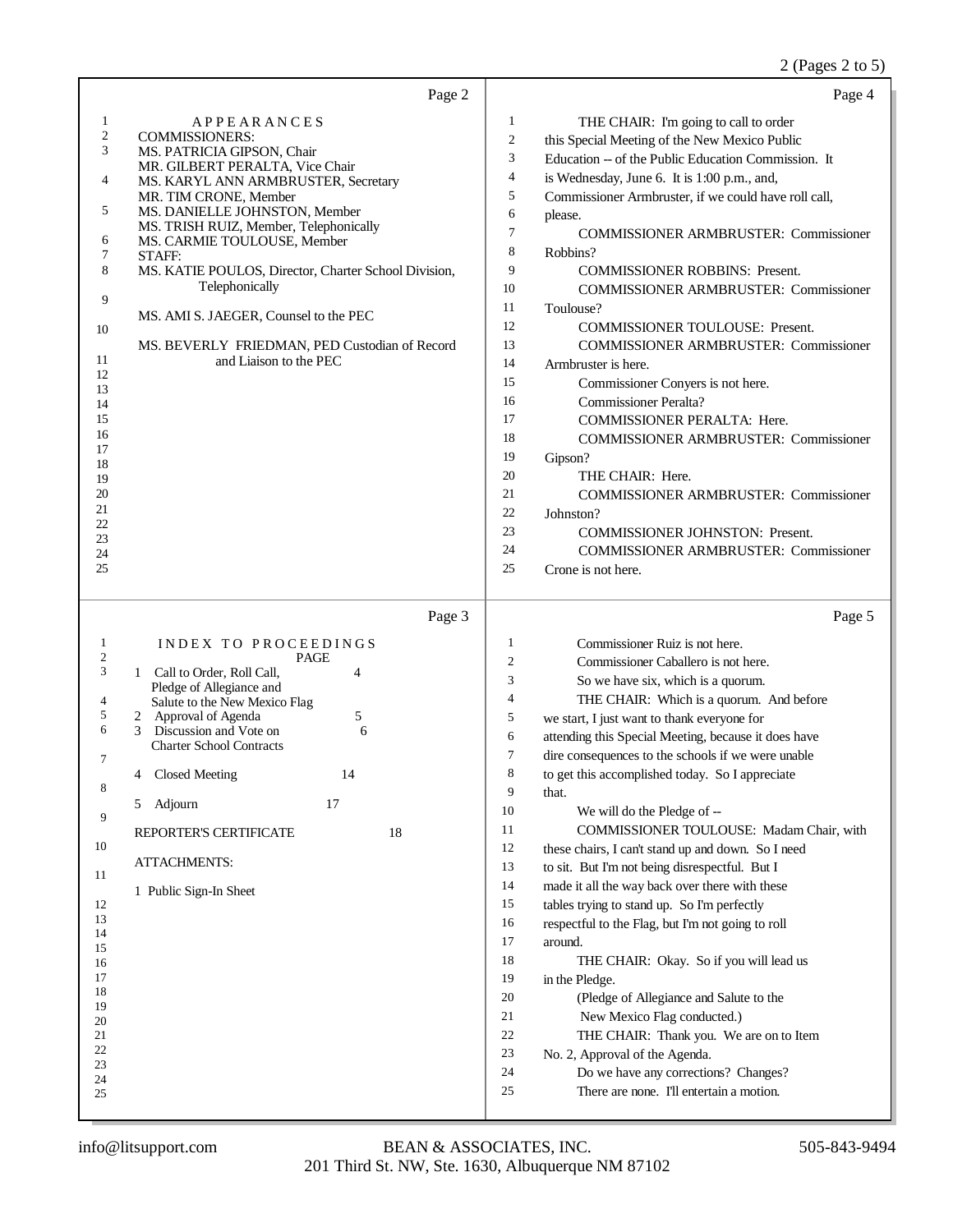3 (Pages 6 to 9)

|    | Page 6                                             |                | Page 8                                              |
|----|----------------------------------------------------|----------------|-----------------------------------------------------|
| 1  | COMMISSIONER ARMBRUSTER: (Indicates.)              | 1              | THE CHAIR: Okay.                                    |
| 2  | THE CHAIR: There's a motion by                     | $\overline{2}$ | COMMISSIONER TOULOUSE: I also, as you               |
| 3  | Commissioner Armbruster.                           | 3              | know, have some questions on what's happened with   |
| 4  | COMMISSIONER JOHNSTON: (Indicates.)                | 4              | the final part of Hózhó's foundation and Hillsdale. |
| 5  | THE CHAIR: Second by Commissioner                  | 5              | THE CHAIR: They have included the                   |
| 6  | Johnston.                                          | 6              | language that was recommended by our lawyer. It's   |
| 7  | All in favor?                                      | $\tau$         | in the contract.                                    |
| 8  | (Commissioners so indicate.)                       | 8              | COMMISSIONER TOULOUSE: In the contract, I           |
| 9  | THE CHAIR: Opposed?                                | 9              | know. But with the foundation.                      |
| 10 | (No response.)                                     | 10             | THE CHAIR: That language dealing with the           |
| 11 | THE CHAIR: Hearing no opposition, the              | 11             | foundation is in the contract.                      |
| 12 | motion passes.                                     | 12             | COMMISSIONER TOULOUSE: Okay. But I did              |
| 13 | And we are on to Item No. 3, Discussion            | 13             | read the contract, and I wasn't sure.               |
| 14 | and Vote on Charter School Contracts.              | 14             | THE CHAIR: It is. That language that was            |
| 15 | And if you don't mind, I'll make the               | 15             | recommended by our lawyer, they -- both schools put |
| 16 | motion. If the motion is seconded, there will be a | 16             | it into their contracts.                            |
| 17 | discussion after the second.                       | 17             | COMMISSIONER TOULOUSE: Okay. Then in                |
| 18 | I move to approve the following charter            | 18             | that case, how do I get recused from one of these   |
| 19 | contracts with attachments:                        | 19             | and not the others?                                 |
| 20 | No. 1. Albuquerque Collegiate Charter              | 20             | MS. JAEGER: Can we just note it for the             |
| 21 | School.                                            | 21             | record, when we do a roll-call vote, that --        |
| 22 | No. 2. Altura Preparatory Charter School.          | 22             | <b>COMMISSIONER TOULOUSE: See? That leaves</b>      |
| 23 | No. 3. Coral Community Charter School.             | 23             | only five.                                          |
| 24 | No. 4. Estancia Valley Classical Academy.          | 24             | <b>COMMISSIONER ARMBRUSTER: I -- my</b>             |
| 25 | 5. Horizon Academy West.                           | 25             | understanding of having to abstain or recuse        |
|    | Page 7                                             |                | Page 9                                              |
| 1  | 6. Hózhó Academy.                                  | 1              | yourself from a vote was for pecuniary -- whatever  |
| っ  | 7 Le Tierre Montessori School of the               | $\mathcal{D}$  | that word is measures And Ldon't believe            |

7. La Tierra Montessori School of the Arts and Sciences. 8. McCurdy Charter School. 9. Media Arts Collaborative Charter School. 10. Mission Achievement and Success. 8 11. New America School, Las Cruces. 12. Southwest Aeronautics, Mathematics, and Science Academy. 11 13. Southwest Preparatory Learning Center. 14. Southwest Secondary Charter School. 15. Walatowa High School. So do I have a second? If there is a second, there can be discussion. And if a Commissioner wishes to have one of those schools pulled out, they may. 19 COMMISSIONER ROBBINS: I'll second. THE CHAIR: There's a second by Commissioner Robbins. 22 COMMISSIONER TOULOUSE: And, Madam Chair I have to recuse myself on one of the schools, on Mission Achievement and Success. I can't vote on that. that word is -- measures. And I don't believe you're getting money. COMMISSIONER TOULOUSE: No. But I have a relative attending that school; so I have an interest in that school. COMMISSIONER PERALTA: Does the fact that it's an emergency meeting, per se, that it would -- MS. JAEGER: No, because the conduct -- sorry -- the Open Meetings Act applies to it being a special meeting. COMMISSIONER ARMBRUSTER: There's only six of us. MS. FRIEDMAN: Does anybody have a number for Commissioner Caballero? COMMISSIONER TOULOUSE: I'm sorry to make 17 a problem, but I need to be be ethical. MS. FRIEDMAN: Well, the Commission could vote on all of them except that one school. COMMISSIONER TOULOUSE: But it's not fair to the school if we don't have a quorum. COMMISSIONER ARMBRUSTER: Do you want a cell phone number, Pattie? THE CHAIR: That's what I have. (A discussion was held off the record.)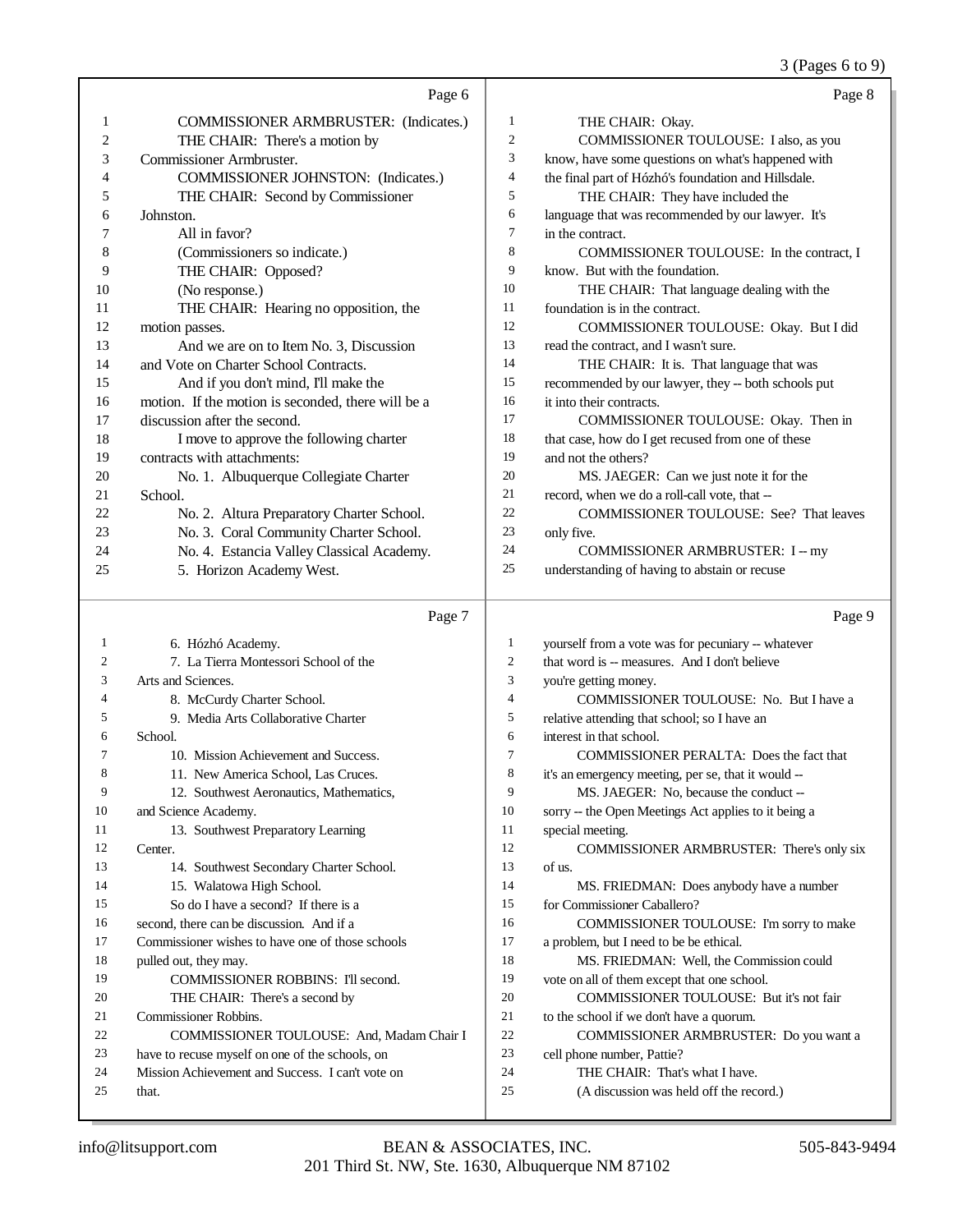4 (Pages 10 to 13)

|                |                                                      |                     | ح∾ ۲۰ '<br>UU 1 U 1 U 1 U                         |
|----------------|------------------------------------------------------|---------------------|---------------------------------------------------|
|                | Page 10                                              |                     | Page 12                                           |
| 1              | THE CHAIR: Okay. We're waiting for                   | 1                   | COMMISSIONER TOULOUSE: Yes.                       |
| $\mathfrak{2}$ | Commissioner Ruiz to call in. But I have to amend    | $\overline{c}$      | <b>COMMISSIONER ARMBRUSTER: Commissioner</b>      |
| 3              | the motion. So I'll do that while we're waiting for  | 3                   | Ruiz?                                             |
| 4              | her to call in.                                      | $\overline{4}$      | <b>COMMISSIONER RUIZ: Yes.</b>                    |
| 5              | So I am going to amend the motion to                 | 5                   | <b>COMMISSIONER ARMBRUSTER: Commissioner</b>      |
| 6              | approve the following.                               | 6                   | Johnston?                                         |
| 7              | (Commissioner Ruiz signs on                          | $\tau$              | <b>COMMISSIONER JOHNSTON: Yes.</b>                |
| 8              | telephonically.)                                     | 8                   | <b>COMMISSIONER ARMBRUSTER: Commissioner</b>      |
| 9              | THE CHAIR: To approve the following                  | 9                   | Gipson?                                           |
| 10             | contracts with attachments:                          | 10                  | THE CHAIR: Yes.                                   |
| 11             | 1. Albuquerque Collegiate Charter School.            | 11                  | <b>COMMISSIONER ARMBRUSTER: Commissioner</b>      |
| 12             | 2. Altura Preparatory Charter School.                | 12                  | Armbruster votes "Yes."                           |
| 13             | 3. Coral Community Charter School.                   | 13                  | <b>Commissioner Peralta?</b>                      |
| 14             | 4. Estancia Valley Classical Academy.                | 14                  | <b>COMMISSIONER PERALTA: Yes.</b>                 |
| 15             | 5. Horizon Academy West.                             | 15                  | COMMISSIONER ARMBRUSTER: That will be a           |
| 16             | 6. Hózhó Academy.                                    | 16                  | seven-zero vote.                                  |
| 17             | 7. La Tierra Montessori School of the                | 17                  | THE CHAIR: Thank you. The motion passes           |
| 18             | Arts and Sciences.                                   | 18                  | unanimously. Congratulations to all of those      |
| 19             | 8. McCurdy Charter School.                           | 19                  | schools.                                          |
| 20             | 9. Media Arts Collaborative Charter                  | 20                  | So now, I move to approve the following           |
| 21             | School.                                              | 21                  | charter contract: Mission -- with attachments --  |
| 22             | 10. New America School, Las Cruces.                  | 22                  | for Mission Achievement and Success.              |
| 23             | 11. Southwest Aeronautics, Mathematics,              | 23                  | <b>COMMISSIONER ROBBINS: Second.</b>              |
| 24             | and Science Academy.                                 | 24                  | THE CHAIR: There's a second by                    |
| 25             | 12. Southwest Preparatory Learning                   | 25                  | <b>Commissioner Robbins.</b>                      |
|                |                                                      |                     |                                                   |
|                |                                                      |                     |                                                   |
|                | Page 11                                              |                     | Page 13                                           |
|                |                                                      |                     |                                                   |
| 1<br>2         | Center.                                              | $\mathbf{1}$        | Any discussion?                                   |
| 3              | 13. Southwest Secondary Charter School.              | $\overline{c}$      | (No response.)                                    |
| 4              | 14. Walatowa High School.                            | 3<br>$\overline{4}$ | THE CHAIR: Hearing none, seeing none,             |
| 5              | Is there a second?                                   | 5                   | Commissioner Armbruster?                          |
| 6              | <b>COMMISSIONER ROBBINS: A second.</b>               | 6                   | COMMISSIONER ARMBRUSTER: Are there any            |
| 7              | THE CHAIR: There's a second by                       | $\tau$              | abstentions or recusals?                          |
|                | Commissioner Robbins.                                |                     | COMMISSIONER TOULOUSE: Yes, ma'am.                |
| 8<br>9         | Any discussion?                                      | 8                   | COMMISSIONER ARMBRUSTER: Thank you.               |
|                | COMMISSIONER ARMBRUSTER: Is Trish on now?            | 9                   | COMMISSIONER TOULOUSE: Commissioner               |
| 10             | THE CHAIR: She is, I believe, yes.                   | 10                  | Toulouse abstains.                                |
| 11             | THE CHAIR: Can the record please reflect             | 11                  | <b>COMMISSIONER ARMBRUSTER: Commissioner</b>      |
| 12             | that Commissioner -- Commissioner Ruiz, I'm assuming | 12                  | Robbins?                                          |
| 13<br>14       | you're on the line now?                              | 13<br>14            | <b>COMMISSIONER ROBBINS: Yes.</b>                 |
| 15             | COMMISSIONER RUIZ: Yes, ma'am, I am,                 | 15                  | <b>COMMISSIONER ARMBRUSTER: Commissioner</b>      |
| 16             | Madam Commissioner.                                  | 16                  | Armbruster votes "Yes."                           |
| 17             | THE CHAIR: Thank you. So is there any                | 17                  | <b>Commissioner Ruiz?</b>                         |
| 18             | discussion on any of these items?                    | 18                  | COMMISSIONER RUIZ: Yes.                           |
|                | (No response.)                                       |                     | COMMISSIONER ARMBRUSTER: Thank you.               |
| 19<br>20       | THE CHAIR: Hearing no discussion,                    | 19<br>20            | Commissioner Johnston?                            |
| 21             | Commissioner Armbruster, roll-call vote, please.     | 21                  | COMMISSIONER JOHNSTON: Yes.                       |
| 22             | <b>COMMISSIONER ARMBRUSTER: Commissioner</b>         | 22                  | COMMISSIONER ARMBRUSTER: Commissioner<br>Peralta? |
| 23             | Robbins?<br><b>COMMISSIONER ROBBINS: Yes.</b>        | 23                  | <b>COMMISSIONER PERALTA: Yes.</b>                 |
| 24             | <b>COMMISSIONER ARMBRUSTER: Commissioner</b>         | 24                  | <b>COMMISSIONER ARMBRUSTER: Commissioner</b>      |
| 25             | Toulouse?                                            | 25                  | Gipson?                                           |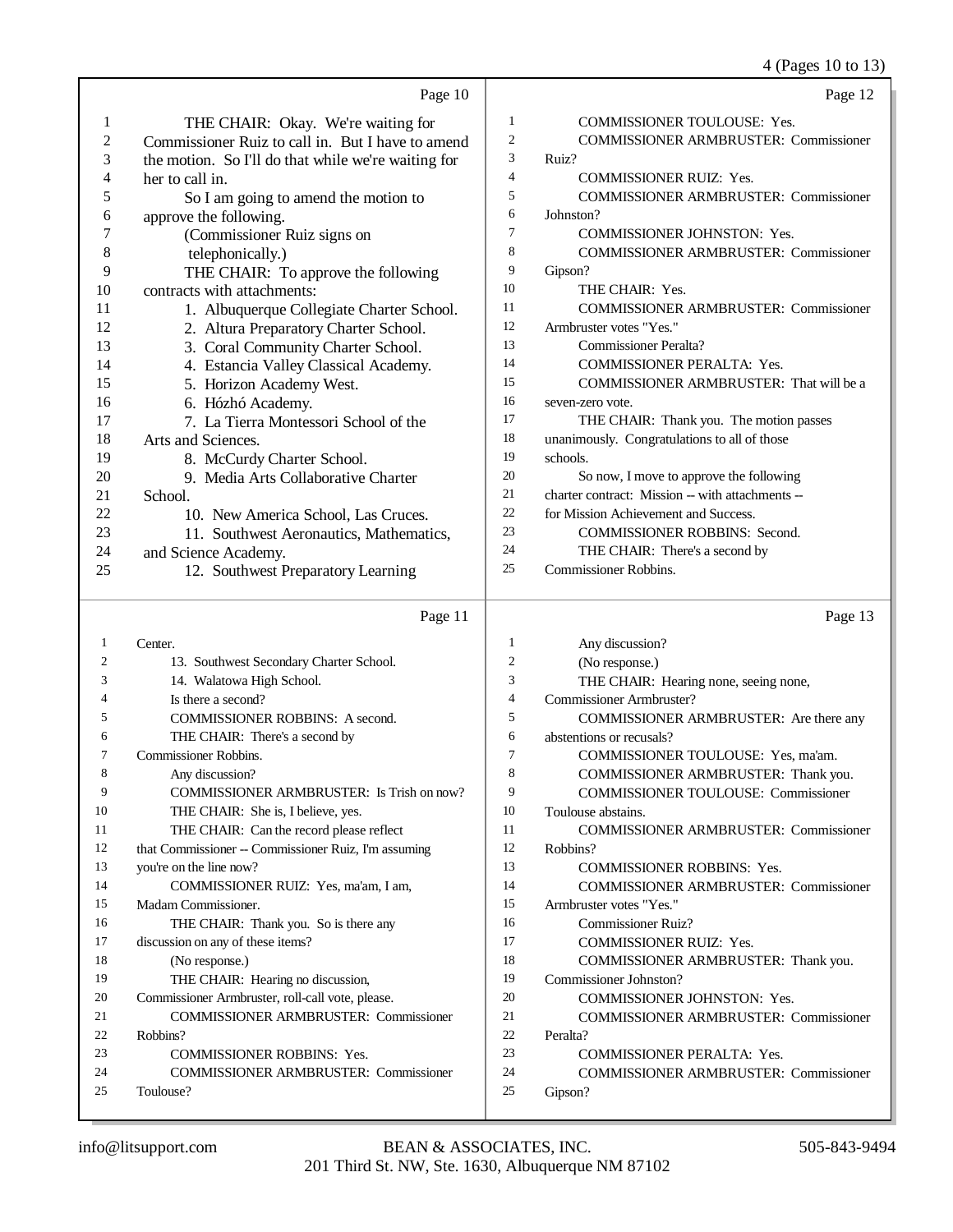|    |                                                        |                | 5 (Pages 14 to 17)                                  |
|----|--------------------------------------------------------|----------------|-----------------------------------------------------|
|    | Page 14                                                |                | Page 16                                             |
| 1  | THE CHAIR: Yes.                                        | $\mathbf{1}$   | Gipson?                                             |
| 2  | COMMISSIONER ARMBRUSTER: That is six                   | $\mathfrak{2}$ | THE CHAIR: Yes.                                     |
| 3  | votes with one abstention.                             | 3              | <b>COMMISSIONER ARMBRUSTER: Commissioner</b>        |
| 4  | THE CHAIR: So the motion passes six yays               | 4              | Armbruster votes "Yes."                             |
| 5  | and one abstention. Thank you, also, once again,       | 5              | THE CHAIR: So the record needs to record            |
| 6  | and congratulations to Mission Achievement and         | 6              | that Commissioner Ruiz is not present any longer on |
| 7  | Success.                                               | 7              | the phone.                                          |
| 8  | I move that the Commission enter into                  | 8              | MS. FRIEDMAN: And I'm going to end the              |
| 9  | Closed Meeting, pursuant to NMSA 1978 Section          | 9              | teleconferencing.                                   |
| 10 | $10-15-1(H)(7)$ , which provides that meetings subject | 10             | (Closed Meeting conducted.)                         |
| 11 | to the attorney-client privilege pertaining to         | 11             | (Commissioner Crone attends.)                       |
| 12 | threatened or pending litigation in which the public   | 12             | THE CHAIR: I affirm that the matters                |
| 13 | body is or may become a participant authorizes the     | 13             | discussed in the Closed Meeting were limited to     |
| 14 | Commission to meet in a closed meeting.                | 14             | those stated in the motion to close, and no action  |
| 15 | The following items will be discussed:                 | 15             | was taken.                                          |
| 16 | Albuquerque Institute of Math and Sciences.            | 16             | I will take a motion to adjourn.                    |
| 17 | New Mexico Connections,                                | 17             | COMMISSIONER ARMBRUSTER: So move.                   |
| 18 | Case No. D-101-CV-2018-01196.                          | 18             | THE CHAIR: A motion by Commissioner                 |
| 19 | Oh. Can I amend Albuquerque Institute of               | 19             | Armbruster.                                         |
| 20 | Math and Sciences with the case number?                | 20             | COMMISSIONER ROBBINS: Second.                       |
| 21 | A-1-CA-36445.                                          | 21             | THE CHAIR: Second by Commissioner                   |
| 22 | Middle College High School.                            | 22             | Robbins.                                            |
| 23 | And, finally, Taos International School,               | 23             | COMMISSIONER TOULOUSE: The record needs             |
| 24 | Case No. D-101-CV-2018-01329.                          | 24             | to show that --                                     |
| 25 | And, Commissioner Armbruster, can I have a             | 25             | THE CHAIR: Oh, yes, please. Commissioner            |
|    | Page 15                                                |                | Page 17                                             |
| 1  | roll-call vote, please? Oh, I'm sorry. I need a        | $\mathbf{1}$   | Crone is --                                         |
| 2  | second.                                                | 2              | COMMISSIONER TOULOUSE: He arrived late,             |
| 3  | COMMISSIONER PERALTA: Second.                          | 3              | but he's here.                                      |
| 4  | THE CHAIR: Second by Commissioner                      | $\overline{4}$ | THE CHAIR: All in favor?                            |
| 5  | Peralta.                                               | 5              | (Commissioners so indicate.)                        |
| 6  | MS. JAEGER: We need to record the vote to              | 6              | THE CHAIR: Opposed?                                 |
| 7  | go into closed. So we're still part of the meeting     | 7              | (No response.)                                      |
| 8  | COMMISSIONER TOULOUSE: We're going too                 | 8              | THE CHAIR: Hearing no opposition, the               |
| 9  | fast for me now. My brain is slowing up.               | 9              | motion passes.                                      |
| 10 | COMMISSIONER ARMBRUSTER: Okay.                         | 10             | See you all next week.                              |
| 11 | Commissioner Peralta?                                  | 11             | (Proceedings adjourned at 2:05 p.m.)                |
| 12 | COMMISSIONER PERALTA: Yes.                             | 12             |                                                     |
| 13 | <b>COMMISSIONER ARMBRUSTER: Commissioner</b>           | 13             |                                                     |
| 14 | Ruiz?                                                  | 14             |                                                     |
| 15 | (No response.)                                         | 15             |                                                     |
| 16 | <b>COMMISSIONER ARMBRUSTER: Commissioner</b>           | 16             |                                                     |
| 17 | Robbins?                                               | 17             |                                                     |
| 18 | COMMISSIONER ROBBINS: Yes.                             | 18             |                                                     |
| 19 | <b>COMMISSIONER ARMBRUSTER: Commissioner</b>           | 19             |                                                     |
| 20 | Johnston?                                              | 20             |                                                     |
| 21 | COMMISSIONER JOHNSTON: Yes.                            | 21             |                                                     |
| 22 | <b>COMMISSIONER ARMBRUSTER: Commissioner</b>           | 22             |                                                     |

Toulouse?

COMMISSIONER TOULOUSE: Yes.

COMMISSIONER ARMBRUSTER: Commissioner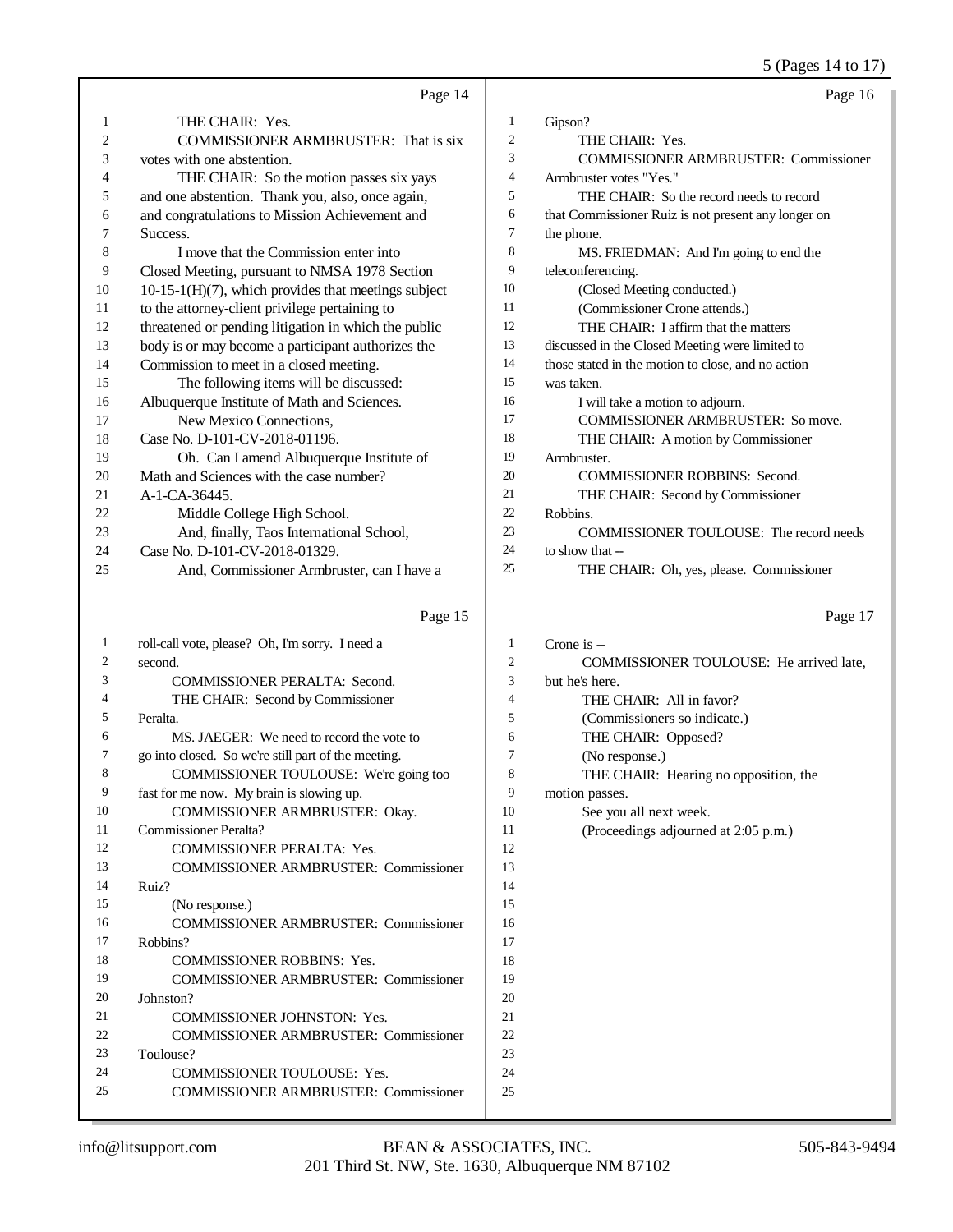|                | Page 18                                                                                                    |  |
|----------------|------------------------------------------------------------------------------------------------------------|--|
| 1              | BEFORE THE PUBLIC EDUCATION COMMISSION                                                                     |  |
| $\mathfrak{2}$ | STATE OF NEW MEXICO                                                                                        |  |
| 3              |                                                                                                            |  |
| 4              |                                                                                                            |  |
| 5              | $\sim$                                                                                                     |  |
| 6              |                                                                                                            |  |
| 7              | REPORTER'S CERTIFICATE                                                                                     |  |
| 8              | I, Cynthia C. Chapman, RMR, CCR #219, Certified                                                            |  |
| 9<br>10        | Court Reporter in the State of New Mexico, do hereby<br>certify that the foregoing pages constitute a true |  |
| 11             | transcript of proceedings had before the said                                                              |  |
| 12             | NEW MEXICO PUBLIC EDUCATION COMMISSION, held in the                                                        |  |
| 13             | State of New Mexico, County of Bernalillo, in the                                                          |  |
| 14             | matter therein stated.                                                                                     |  |
| 15             | In testimony whereof, I have hereunto set my                                                               |  |
| 16             | hand on June 13, 2018.                                                                                     |  |
| 17             |                                                                                                            |  |
| 18             |                                                                                                            |  |
| 19             |                                                                                                            |  |
|                | Cynthia C. Chapman, RMR-CRR, NM CCR #219<br>BEAN & ASSOCIATES, INC.                                        |  |
| 20             | 201 Third Street, NW, Suite 1630                                                                           |  |
| 21             | Albuquerque, New Mexico 87102                                                                              |  |
| 22             |                                                                                                            |  |
| 23             |                                                                                                            |  |
| 24             |                                                                                                            |  |
| 25             | Job No.: 527N (CC)                                                                                         |  |
|                |                                                                                                            |  |
|                |                                                                                                            |  |
|                | Page 19                                                                                                    |  |
| 1              | <b>RECEIPT</b>                                                                                             |  |
| 2              | JOB NUMBER: 527N CC Date: 6/6/18                                                                           |  |
| 3              | PROCEEDINGS: SPECIAL MEETING                                                                               |  |
| 4              | CASE CAPTION: In re: Public Meeting of the Public                                                          |  |
| 5              | <b>Education Commission</b>                                                                                |  |
| 6              | **************************                                                                                 |  |
| 7              | ATTORNEY: MS. BEVERLY FRIEDMAN - PED                                                                       |  |
| 8              | DOCUMENT: Transcript / Exhibits / Disks / Other                                                            |  |
| 9              | DATE DELIVERED: _______________ DEL'D BY: _________                                                        |  |
| 10             | **************************                                                                                 |  |
| 11             |                                                                                                            |  |
| 12<br>13       | ATTORNEY:<br>DOCUMENT: Transcript / Exhibits / Disks / Other                                               |  |
| 14             | DATE DELIVERED: _______________DEL'D BY: ___________                                                       |  |
| 15             | REC'D BY: $\qquad \qquad$ TIME:                                                                            |  |
| 16             | **************************                                                                                 |  |
| 17             | ATTORNEY:                                                                                                  |  |
| 18             | DOCUMENT: Transcript / Exhibits / Disks / Other                                                            |  |
| 19             | DATE DELIVERED: _______________DEL'D BY: ___________                                                       |  |
| 20             | REC'D BY: $\qquad \qquad$ TIME:                                                                            |  |
| 21             | ***************************                                                                                |  |
| 22             | <b>ATTORNEY:</b>                                                                                           |  |
| 23             | DOCUMENT: Transcript / Exhibits / Disks / Other                                                            |  |
| 24             | DATE DELIVERED: _______________ DEL'D BY: ___________                                                      |  |
| 25             |                                                                                                            |  |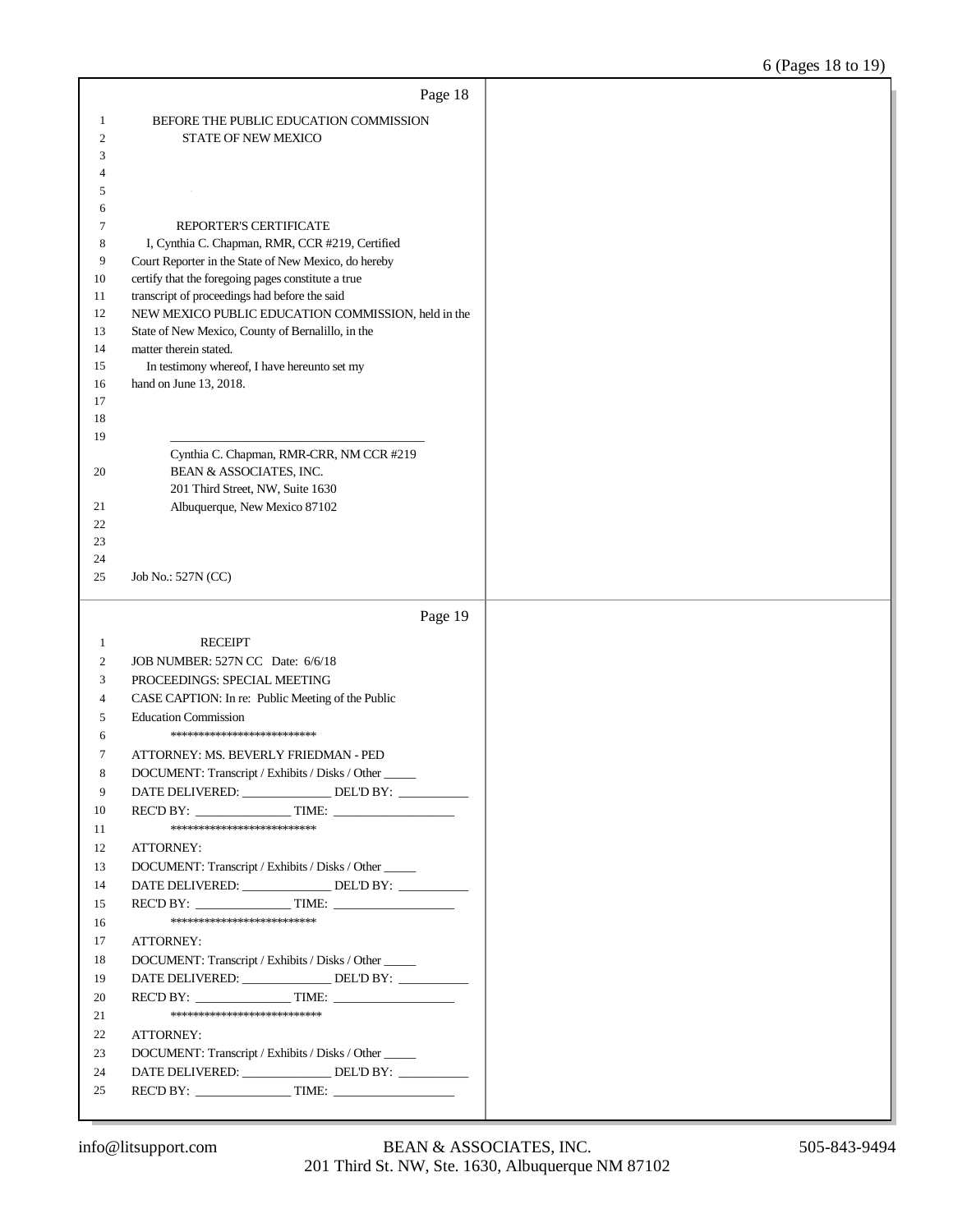|                                       | Avenue 1:12                            | 7:17, 19, 21, 22 8: 2, 8, 12, 17, 22, 24   |
|---------------------------------------|----------------------------------------|--------------------------------------------|
| A<br>A-1-CA-36445 14:21               |                                        | 9:4,7,12,15,16,20,22 10:2,7                |
| abstain 8:25                          | B                                      | 11:5,7,9,12,12,14,15,20,21,21              |
| abstains $13:10$                      | back $5:14$                            | 11:23, 24, 24 12:1, 2, 2, 4, 5, 5, 7, 8, 8 |
| abstention 14:3,5                     | <b>Bean</b> 1:19 18:20                 | 12:11, 11, 13, 14, 15, 23, 25 13:4, 5      |
| abstentions 13:6                      | <b>believe</b> 9:2 11:10               | 13:7,8,9,9,11,11,13,14,14,16,17            |
|                                       | <b>Bernalillo</b> 18:13                | 13:18, 19, 20, 21, 21, 23, 24, 24          |
| Academy 6:24,25 7:1,10 10:14          | <b>BEVERLY</b> 2:10 19:7               | 14:2,25 15:3,4,8,10,11,12,13,13            |
| 10:15,16,24                           | <b>body</b> 14:13                      | 15:16,16,18,19,19,21,22,22,24              |
| accomplished 5:8                      | brain $15:9$                           | 15:25,25 16:3,3,6,11,17,18,20              |
| <b>Achievement</b> 7:7,24 12:22 14:6  |                                        | 16:21,23,25 17:2                           |
| <b>Act</b> 9:10<br>action 16:14       | $\mathbf C$                            | <b>Commissioners</b> 2:2 6:8 17:5          |
|                                       | $C$ 1:19 2:1 3:1 18:8,19               | <b>Community 6:23 10:13</b>                |
| adjourn 3:8 16:16                     | <b>Caballero</b> 5:2 9:15              | conduct 9:9                                |
| adjourned 17:11                       | call 3:3,3 4:1,5 10:2,4                | conducted 5:21 16:10                       |
| <b>Aeronautics</b> 7:9 10:23          | <b>CAPTION 19:4</b>                    | congratulations 12:18 14:6                 |
| affirm $16:12$                        | <b>CARMIE</b> 2:6                      | <b>Connections</b> 14:17                   |
| <b>Agenda</b> 3:5 5:23                | case 8:18 14:18,20,24 19:4             | consequences 5:7                           |
| <b>Albuquerque</b> 1:12,21 6:20 10:11 | CC 1:25 18:25 19:2                     | constitute 18:10                           |
| 14:16,19 18:21                        | CCR 1:19 18:8,19                       | contract 8:7,8,11,13 12:21                 |
| Allegiance 3:3 5:20                   | cell 9:23                              | contracts 3:6 6:14,19 8:16 10:10           |
| <b>Altura 6:22 10:12</b>              | Center 7:12 11:1                       | Conyers 4:15                               |
| amend 10:2,5 14:19                    | <b>CERTIFICATE 3:9 18:7</b>            | Coral 6:23 10:13                           |
| <b>America</b> 7:8 10:22              | <b>Certified</b> 18:8                  | corrections 5:24                           |
| <b>AMI</b> 2:9                        | certify 18:10                          | <b>Counsel 2:9</b>                         |
| <b>ANN</b> 2:4                        | Chair 2:3,3 4:1,20 5:4,11,18,22        | <b>County 18:13</b>                        |
| anybody 9:14                          | 6:2,5,9,11 7:20,22 8:1,5,10,14         | <b>Court</b> 1:20 18:9                     |
| applies $9:10$                        | 9:24 10:1,9 11:6,10,11,16,19           | Crone 2:4 4:25 16:11 17:1                  |
| appreciate 5:8                        | 12:10, 17, 24 13:3 14:1, 4 15:4        | <b>Cruces</b> 7:8 10:22                    |
| <b>Approval</b> 3:5 5:23              | 16:2,5,12,18,21,25 17:4,6,8            | Custodian 2:10                             |
| approve 6:18 10:6,9 12:20             | chairs 5:12                            | Cynthia 1:19 18:8,19                       |
| <b>Armbruster</b> 2:4 4:5,7,10,13,14  | <b>Changes</b> 5:24                    |                                            |
| 4:18,21,24 6:1,3 8:24 9:12,22         | <b>Chapman</b> 1:19 18:8,19            | D                                          |
| 11:9,20,21,24 12:2,5,8,11,12,15       | charter 2:8 3:6 6:14,18,20,22,23       | D3:1,1                                     |
| 13:4,5,8,11,14,15,18,21,24 14:2       | 7:4,5,13 10:11,12,13,19,20 11:2        | D-101-CV-2018-01196 14:18                  |
| 14:25 15:10,13,16,19,22,25            | 12:21                                  | D-101-CV-2018-01329 14:24                  |
| 16:3,4,17,19                          | <b>Classical 6:24 10:14</b>            | <b>DANIELLE 2:5</b>                        |
| arrived 17:2                          | close 16:14                            | Date 19:2,9,14,19,24                       |
| Arts 7:3,5 10:18,20                   | closed 3:7 14:9,14 15:7 16:10,13       | dealing $8:10$                             |
| <b>Associates 1:19 18:20</b>          | <b>Collaborative 7:5 10:20</b>         | <b>DEL'D</b> 19:9,14,19,24                 |
| assuming $11:12$                      | College 14:22                          | <b>DELIVERED</b> 19:9,14,19,24             |
| attachments 3:10 6:19 10:10           | <b>Collegiate 6:20 10:11</b>           | dire $5:7$                                 |
| 12:21                                 | <b>Commission</b> 1:1 4:3 9:18 14:8,14 | Director 2:8                               |
| attending 5:6 9:5                     | 18:1,12 19:5                           | discussed 14:15 16:13                      |
| attends 16:11                         | <b>Commissioner</b> 4:5,7,7,9,10,10,12 | discussion 3:6 6:13,17 7:16 9:25           |
| <b>ATTORNEY</b> 19:7,12,17,22         | 4:13, 13, 15, 16, 17, 18, 18, 21, 21   | 11:8, 17, 19 13:1                          |
| attorney-client 14:11                 | $4:23,24,24$ 5:1,2,11 6:1,3,4,5        | <b>Disks</b> 19:8, 13, 18, 23              |
| authorizes 14:13                      |                                        |                                            |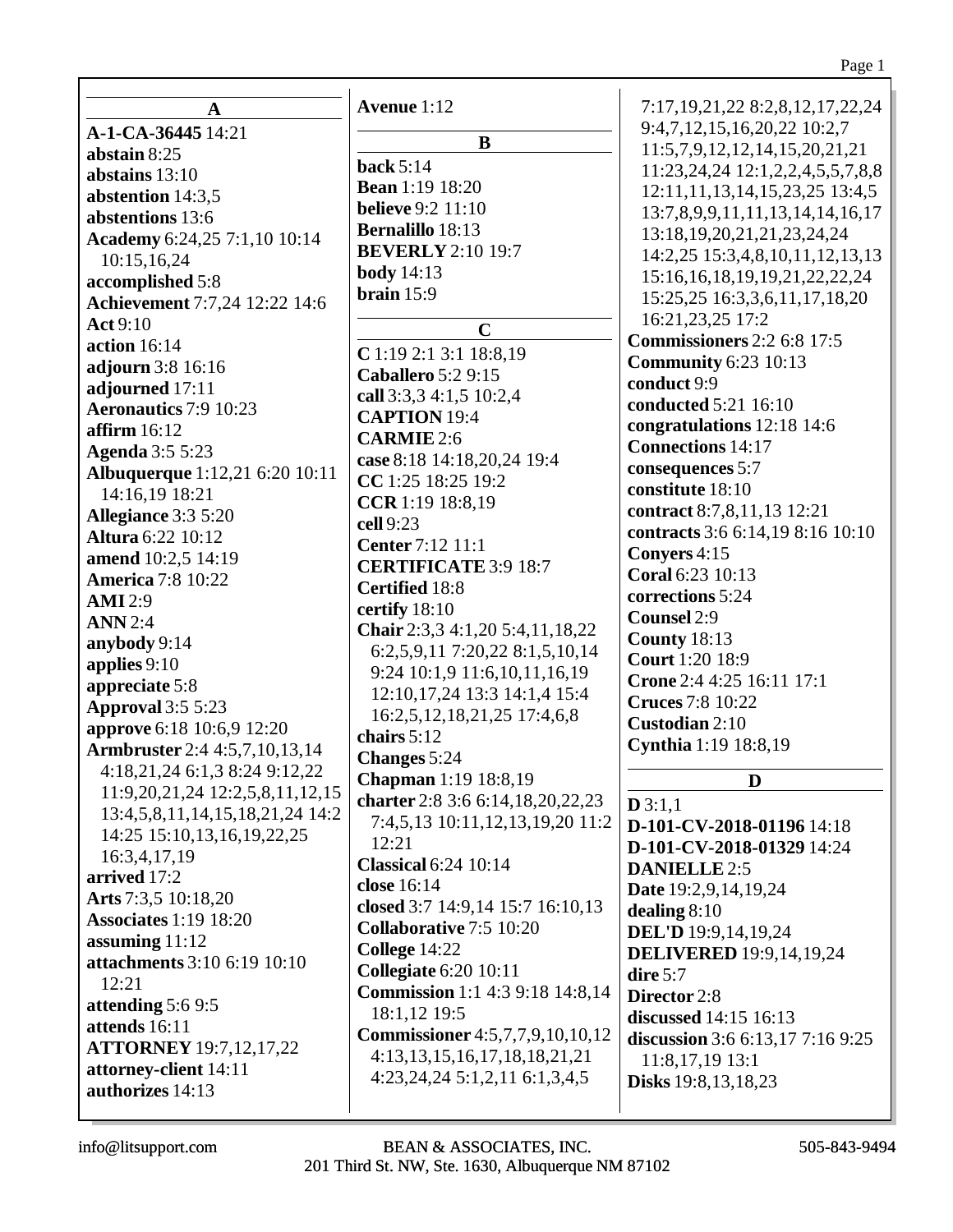| disrespectful 5:13<br>Division 2:8<br><b>DOCUMENT</b> 19:8,13,18,23<br>E<br>E 2:1,1 3:1,1,1<br><b>Education</b> 1:1 4:3,3 18:1,12 19:5<br>emergency 9:8<br>enter 14:8<br>entertain 5:25<br><b>Estancia</b> 6:24 10:14<br>ethical 9:17<br><b>Exhibits</b> 19:8, 13, 18, 23 | Hózhó 7:1 10:16<br><b>Hózhó's 8:4</b><br>$\mathbf I$<br>included 8:5<br><b>indicate</b> 6:8 17:5<br>Indicates 6:1,4<br><b>Institute</b> 14:16,19<br>interest 9:6<br><b>International 14:23</b><br><b>Item 5:22 6:13</b><br>items 11:17 14:15<br>$\mathbf{J}$ | measures 9:2<br><b>Media 7:5 10:20</b><br>meet 14:14<br>meeting 1:10 3:7 4:2 5:6 9:8,11<br>14:9,14 15:7 16:10,13 19:3,4<br>meetings 9:10 14:10<br><b>Member</b> 2:4,5,5,6<br>Mexico 1:2,12,21 3:4 4:2 5:21<br>14:17 18:2,9,12,13,21<br><b>Middle</b> 14:22<br>mind 6:15<br>Mission 7:7,24 12:21,22 14:6<br>money 9:3<br><b>Montessori</b> 7:2 10:17 |
|---------------------------------------------------------------------------------------------------------------------------------------------------------------------------------------------------------------------------------------------------------------------------|--------------------------------------------------------------------------------------------------------------------------------------------------------------------------------------------------------------------------------------------------------------|-----------------------------------------------------------------------------------------------------------------------------------------------------------------------------------------------------------------------------------------------------------------------------------------------------------------------------------------------------|
| F                                                                                                                                                                                                                                                                         | JAEGER 2:9 8:20 9:9 15:6                                                                                                                                                                                                                                     | motion 5:25 6:2,12,16,16 10:3,5                                                                                                                                                                                                                                                                                                                     |
| fact 9:7                                                                                                                                                                                                                                                                  | Job 1:25 18:25 19:2                                                                                                                                                                                                                                          | 12:17 14:4 16:14,16,18 17:9                                                                                                                                                                                                                                                                                                                         |
| fair $9:20$                                                                                                                                                                                                                                                               | Johnston 2:5 4:22,23 6:4,6 12:6                                                                                                                                                                                                                              | move 6:18 12:20 14:8 16:17                                                                                                                                                                                                                                                                                                                          |
| fast $15:9$                                                                                                                                                                                                                                                               | 12:7 13:19,20 15:20,21<br>June 1:11 4:4 18:16                                                                                                                                                                                                                |                                                                                                                                                                                                                                                                                                                                                     |
| favor 6:7 17:4<br>final $8:4$                                                                                                                                                                                                                                             |                                                                                                                                                                                                                                                              | N                                                                                                                                                                                                                                                                                                                                                   |
| finally $14:23$                                                                                                                                                                                                                                                           | $\mathbf K$                                                                                                                                                                                                                                                  | $N$ 2:1 3:1,1                                                                                                                                                                                                                                                                                                                                       |
| <b>five 8:23</b>                                                                                                                                                                                                                                                          | <b>KARYL</b> 2:4                                                                                                                                                                                                                                             | need 5:12 9:17 15:1,6<br>needs 16:5,23                                                                                                                                                                                                                                                                                                              |
| Flag 3:4 5:16,21                                                                                                                                                                                                                                                          | KATIE 2:8                                                                                                                                                                                                                                                    |                                                                                                                                                                                                                                                                                                                                                     |
| following 6:18 10:6,9 12:20                                                                                                                                                                                                                                               | know 8:3,9                                                                                                                                                                                                                                                   | New 1:2,12,21 3:4 4:2 5:21 7:8<br>10:22 14:17 18:2,9,12,13,21                                                                                                                                                                                                                                                                                       |
| 14:15                                                                                                                                                                                                                                                                     |                                                                                                                                                                                                                                                              | NM 1:19 18:19                                                                                                                                                                                                                                                                                                                                       |
| foregoing 18:10                                                                                                                                                                                                                                                           | L                                                                                                                                                                                                                                                            | <b>NMSA</b> 14:9                                                                                                                                                                                                                                                                                                                                    |
| foundation 8:4,9,11                                                                                                                                                                                                                                                       | La 7:2 10:17                                                                                                                                                                                                                                                 | <b>note</b> 8:20                                                                                                                                                                                                                                                                                                                                    |
| <b>FRIEDMAN</b> 2:10 9:14,18 16:8                                                                                                                                                                                                                                         | language 8:6,10,14                                                                                                                                                                                                                                           | number 9:14,23 14:20 19:2                                                                                                                                                                                                                                                                                                                           |
| 19:7                                                                                                                                                                                                                                                                      | Las 7:8 10:22                                                                                                                                                                                                                                                | NW 1:20 18:20                                                                                                                                                                                                                                                                                                                                       |
|                                                                                                                                                                                                                                                                           | late $17:2$                                                                                                                                                                                                                                                  |                                                                                                                                                                                                                                                                                                                                                     |
| G                                                                                                                                                                                                                                                                         | lawyer $8:6,15$<br>lead $5:18$                                                                                                                                                                                                                               | $\mathbf 0$                                                                                                                                                                                                                                                                                                                                         |
| G3:1                                                                                                                                                                                                                                                                      | <b>Learning</b> 7:11 10:25                                                                                                                                                                                                                                   | Q3:1,1                                                                                                                                                                                                                                                                                                                                              |
| getting 9:3                                                                                                                                                                                                                                                               | leaves 8:22                                                                                                                                                                                                                                                  | Oh 14:19 15:1 16:25                                                                                                                                                                                                                                                                                                                                 |
| <b>GILBERT 2:3</b>                                                                                                                                                                                                                                                        | Liaison 2:11                                                                                                                                                                                                                                                 | Okay 5:18 8:1,12,17 10:1 15:10                                                                                                                                                                                                                                                                                                                      |
| Gipson 2:3 4:19 12:9 13:25 16:1<br>go 15:7                                                                                                                                                                                                                                | limited 16:13                                                                                                                                                                                                                                                | once 14:5                                                                                                                                                                                                                                                                                                                                           |
| going 4:1 5:16 10:5 15:8 16:8                                                                                                                                                                                                                                             | line 11:13                                                                                                                                                                                                                                                   | <b>Open 9:10</b>                                                                                                                                                                                                                                                                                                                                    |
| <b>Gold</b> 1:12                                                                                                                                                                                                                                                          | litigation 14:12                                                                                                                                                                                                                                             | <b>Opposed 6:9 17:6</b>                                                                                                                                                                                                                                                                                                                             |
|                                                                                                                                                                                                                                                                           | longer $16:6$                                                                                                                                                                                                                                                | opposition 6:11 17:8<br>order 3:3 4:1                                                                                                                                                                                                                                                                                                               |
| $\mathbf H$                                                                                                                                                                                                                                                               |                                                                                                                                                                                                                                                              |                                                                                                                                                                                                                                                                                                                                                     |
| hand 18:16                                                                                                                                                                                                                                                                | M                                                                                                                                                                                                                                                            | ${\bf P}$                                                                                                                                                                                                                                                                                                                                           |
| happened 8:3                                                                                                                                                                                                                                                              | ma'am 11:14 13:7                                                                                                                                                                                                                                             | P2:1,13:1                                                                                                                                                                                                                                                                                                                                           |
| Hearing 6:11 11:19 13:3 17:8                                                                                                                                                                                                                                              | Madam 5:11 7:22 11:15                                                                                                                                                                                                                                        | p.m 1:11 4:4 17:11                                                                                                                                                                                                                                                                                                                                  |
| held 9:25 18:12                                                                                                                                                                                                                                                           | <b>Math</b> 14:16,20                                                                                                                                                                                                                                         | <b>PAGE 3:2</b>                                                                                                                                                                                                                                                                                                                                     |
| hereunto 18:15                                                                                                                                                                                                                                                            | Mathematics 7:9 10:23                                                                                                                                                                                                                                        | pages $18:10$                                                                                                                                                                                                                                                                                                                                       |
| High 7:14 11:3 14:22                                                                                                                                                                                                                                                      | <b>matter</b> 18:14<br>matters 16:12                                                                                                                                                                                                                         | part 8:4 15:7                                                                                                                                                                                                                                                                                                                                       |
| Hillsdale 8:4                                                                                                                                                                                                                                                             | <b>McCurdy</b> 7:4 10:19                                                                                                                                                                                                                                     | participant 14:13                                                                                                                                                                                                                                                                                                                                   |
| Horizon 6:25 10:15                                                                                                                                                                                                                                                        |                                                                                                                                                                                                                                                              | passes 6:12 12:17 14:4 17:9                                                                                                                                                                                                                                                                                                                         |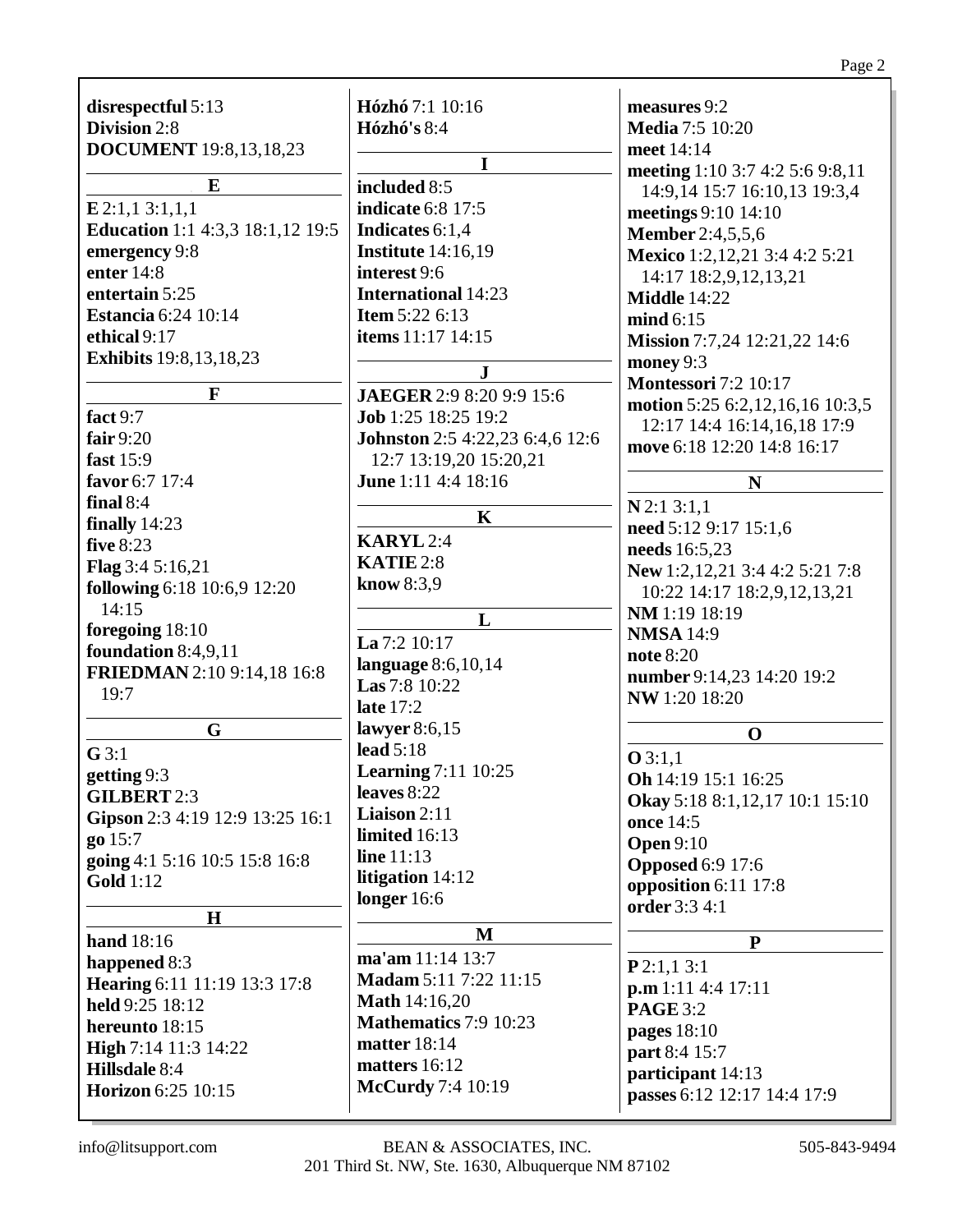**PATRICIA** 2:3 **Pattie** 9:23 **PEC** 2:9,11 **pecuniary** 9:1 **PED** 2:10 19:7 **pending** 14:12 **Peralta** 2:3 4:16,17 9:7 12:13,14 13:22,23 15:3,5,11,12 **perfectly** 5:15 **pertaining** 14:11 **phone** 9:23 16:7 **please** 4:6 11:11,20 15:1 16:25 **Pledge** 3:3 5:10,19,20 **POULOS** 2:8 **Preparatory** 6:22 7:11 10:12,25 **present** 4:9,12,23 16:6 **privilege** 14:11 **problem** 9:17 **proceedings** 1:10 17:11 18:11 19:3 **Professional** 1:20 **provides** 14:10 **public** 1:1 3:11 4:2,3 14:12 18:1 18:12 19:4,4 **pulled** 7:18 **pursuant** 14:9 **put** 8:15 **Q questions** 8:3 **quorum** 5:3,4 9:21 **R R** 2:1 3:1 **read** 8:13 **REC'D** 19:10,15,20,25 **RECEIPT** 19:1 **recommended** 8:6,15 **record** 2:10 8:21 9:25 11:11 15:6 16:5,5,23 **recusals** 13:6 **recuse** 7:23 8:25 **recused** 8:18 **reflect** 11:11 **relative** 9:5 **REPORTED** 1:19 **Reporter** 18:9

**REPORTER'S** 3:9 18:7 **Reporting** 1:20 **respectful** 5:16 **response** 6:10 11:18 13:2 15:15 17:7 **RMR** 18:8 **RMR-CRR** 1:19 18:19 **Robbins** 4:8,9 7:19,21 11:5,7,22 11:23 12:23,25 13:12,13 15:17 15:18 16:20,22 **roll** 3:3 4:5 5:16 **roll-call** 8:21 11:20 15:1 **Ruiz** 2:5 5:1 10:2,7 11:12,14 12:3 12:4 13:16,17 15:14 16:6 **S S** 2:1,9 3:1 **Salute** 3:4 5:20 **school** 2:8 3:6 6:14,21,22,23 7:2 7:4,6,8,13,14 9:5,6,19,21 10:11 10:12,13,17,19,21,22 11:2,3 14:22,23 **schools** 5:7 7:17,23 8:15 12:19 **Science** 7:10 10:24 **Sciences** 7:3 10:18 14:16,20 **se** 9:8 **second** 6:5,17 7:15,16,19,20 11:4 11:5,6 12:23,24 15:2,3,4 16:20 16:21 **Secondary** 7:13 11:2 **seconded** 6:16 **Secretary** 2:4 **Section** 14:9 **See** 8:22 17:10 **seeing** 13:3 **Service** 1:20 **set** 18:15 **seven-zero** 12:16 **Sheet** 3:11 **show** 16:24 **Sign-In** 3:11 **signs** 10:7 **sit** 5:13 **six** 5:3 9:12 14:2,4 **slowing** 15:9 **sorry** 9:10,16 15:1 **Southwest** 1:12 7:9,11,13 10:23

10:25 11:2 **special** 1:10 4:2 5:6 9:11 19:3 **STAFF** 2:7 **stand** 5:12,15 **start** 5:5 **State** 1:2 18:2,9,13 **stated** 16:14 18:14 **Street** 1:20 18:20 **subject** 14:10 **Success** 7:7,24 12:22 14:7 **Suite** 1:20 18:20 **sure** 8:13 **T T** 3:1 **tables** 5:15 **take** 16:16 **taken** 16:15 **Taos** 14:23 **teleconferencing** 16:9 **telephonically** 2:5,8 10:8 **testimony** 18:15 **thank** 5:5,22 11:16 12:17 13:8,18 14:5 **Third** 1:20 18:20 **threatened** 14:12 **Tierra** 7:2 10:17 **TIM** 2:4 **TIME** 19:10,15,20,25 **today** 5:8 **Toulouse** 2:6 4:11,12 5:11 7:22 8:2,8,12,17,22 9:4,16,20 11:25 12:1 13:7,9,10 15:8,23,24 16:23 17:2 **transcript** 1:10 18:11 19:8,13,18 19:23 **Trish** 2:5 11:9 **true** 18:10 **trying** 5:15 **U unable** 5:7 **unanimously** 12:18 **understanding** 8:25 **V Valley** 6:24 10:14 **Vice** 2:3